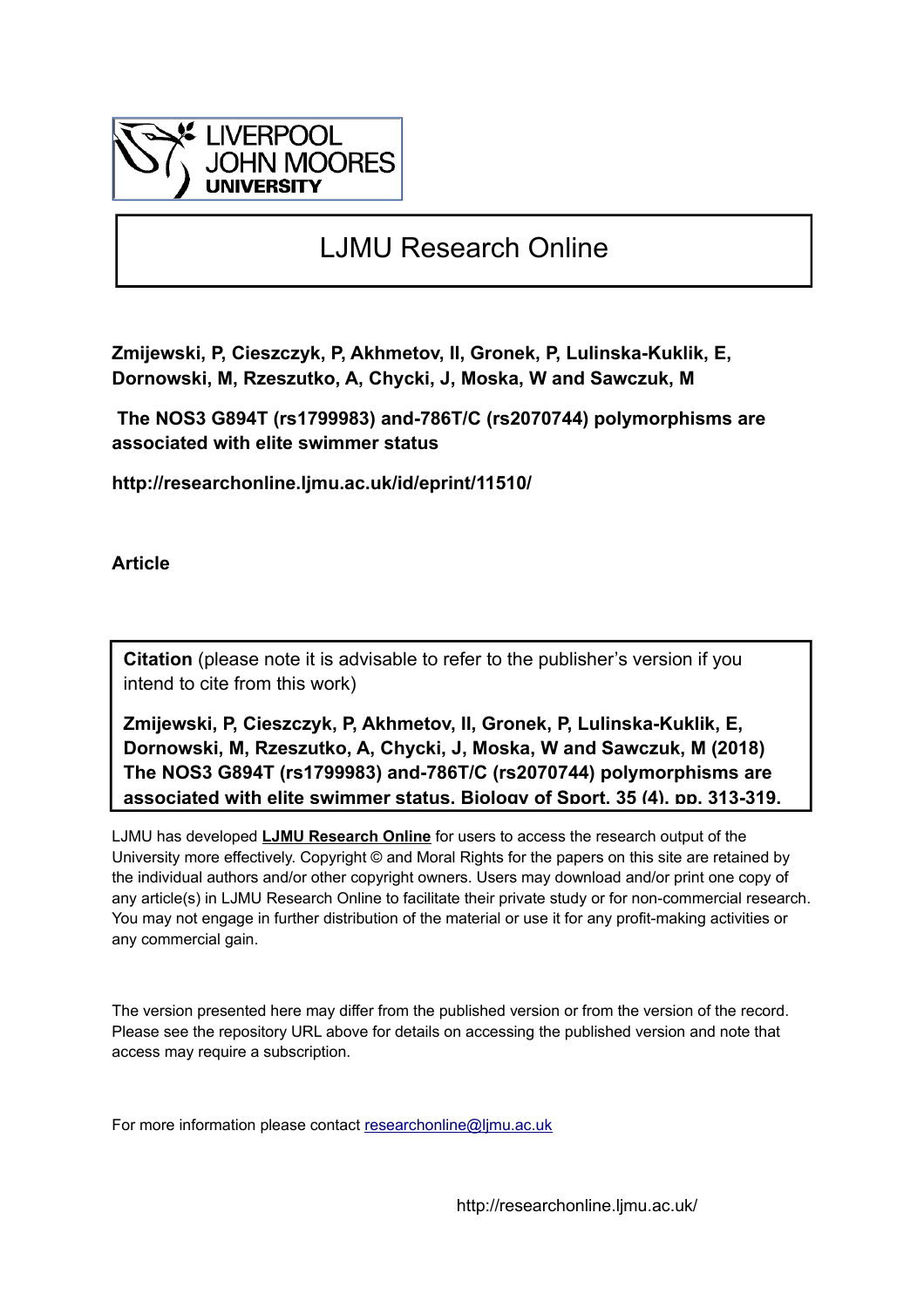## **The NOS3 G894T (rs1799983) and -786T/C (rs2070744) polymorphisms are associated with elite swimmer status**

## **AUTHORS: Piotr Zmijewski<sup>1</sup> , Paweł Cięszczyk<sup>2</sup> , Ildus I. Ahmetov3,4, Piotr Gronek5 , Ewelina Lulińska-Kuklik<sup>6</sup> , Marcin Dornowski<sup>7</sup> , Agata Rzeszutko<sup>8</sup> , Jakub Chycki<sup>9</sup> , Waldemar Moska<sup>6</sup> , Marek Sawczuk<sup>6</sup>**

- $1$  Institute of Sport National Research Institute, Warsaw, Poland
- <sup>2</sup> Department of Applied Physiology, Military Institute of Hygiene and Epidemiology, Warsaw, Poland
- <sup>3</sup> Laboratory of Human Molecular Genetics, Federal Research-Clinical Centre of Physical-Chemical Medicine of the Federal Medical-Biological Agency, Moscow, Russia
- <sup>4</sup> Laboratory of Molecular Genetics, Kazan State Medical University, Kazan, Russia
- <sup>5</sup> Department of Gymnastics and Dance, Academy of Physical Education, Poznan, Poland
- <sup>6</sup> Gdansk University of Physical Education and Sport, Faculty of Tourism and Recreation, Gdansk, Poland
- <sup>7</sup> Gdansk University of Physical Education and Sport, Faculty of Physical Education, Gdansk, Poland
- <sup>8</sup> Faculty of Physical Education, University of Rzeszow, Poland
- <sup>9</sup> Faculty of Sport Training, Academy of Physical Education, Katowice, Poland

**ABSTRACT:** Endothelial nitric oxide synthase (NOS3) generates nitric oxide in blood vessels and is involved in the regulation of vascular function, metabolism and muscle fibre type transformations. Evidence suggests that the NOS3 G894T (rs1799983) and -786T/C (rs2070744) polymorphisms are associated with athletic performance. The purpose of this study was to determine the association between the NOS3 G894T and -786T/C polymorphisms with elite swimmer status in Polish athletes. One hundred and ninety-seven Polish swimmers (104 males and 93 females), who competed in national and international events, and 379 healthy control subjects (222 males and 157 females) were recruited for this study. The swimmers were divided into two groups: short distance swimmers (SDS; n=147; 50-200 m) and long distance swimmers (LDS; n=49; more than 500 m). As expected, the frequencies of the -786T/C T allele (77.0 vs. 63.1%,  $p = 0.0085$ ) and G-T haplotype (63.7 vs. 52.0, p=0.025) were significantly higher in the LDS group in comparison with controls. Compared with the -786T/C CC genotype, the chance of being a long distance swimmer was 8.49 times higher (CI=1.14-62.78, p=0.023) for the carriers of -786T/C T allele than in control subjects. On the other hand, the Asp allele frequency was significantly higher in the female SDS group compared with controls  $(34.3 \text{ vs. } 18.5\% , p=0.00043)$ . In conclusion, our results demonstrate that the T allele and the G-T haplotype of the -786T/C and G894T polymorphisms may be beneficial for long distance swimmers.

**CITATION:** Zmijewski P, Cieszczyk P, Ahmetov II et al. The NOS3 G894T (rs1799983) and -786T/C (rs2070744) polymorphisms are associated with elite swimmer status. Biol Sport. 2018;35(4):313–319.

Received: 2018-03-15; Reviewed: 2018-05-14; Re-submitted: 2018-05-18; Accepted: 2018-06-01; Published: 2018-08-21.

## **INTRODUCTION**

Nitric oxide (NO) is a gaseous free radical that is the most potent endothelium-derived relaxation factor [1]. NO is synthesized from arginine by a family of three distinct isoforms of nitric oxide synthase (NOS) enzymes.. Both neuronal NOS (nNOS, NOS1) and endothelial NOS (eNOS, NOS3) are constitutively expressed, while inducible NOS (iNOS, NOS2) is not expressed under normal circumstance although it may be induced under stress conditions [2]. A growing body of evidence suggests that NO is involved in glucose metabolism (human skeletal muscle glucose uptake during exercise), control of skeletal muscle structure and function, skeletal muscle fiber type conversion as well as mitochondrial ATP production and oxygen

consumption in skeletal muscles [3,4] which are all crucial for aerobic and anaerobic performance. NO also plays an important role in repairing and regeneration of myocardium and in the modulation of oxygen consumption in the myocardium [5].

There are two NOS isoforms that have been identified in skeletal muscle – nNOS and eNOS. nNOS is the primary isoform to be found in skeletal muscle, whereas eNOS is mainly expressed in endothelial cells and mostly contribute to control of vascular tone.The endothelial nitric oxide synthase (eNOS or NOS3) is encoded by *NOS3* gene that is located on chromosome 7 (7q36). The gene spans roughly 21 kb of genomic DNA and comprises 26 exons that encode

Corresponding author: **Paweł Cieszczyk** Department of Applied Physiology, Military Institute of Hygiene and Epidemiology, Warsaw, Poland E-mail: cieszczyk@poczta.onet.pl

**Key words:** Gene Genotype Nitric oxide synthase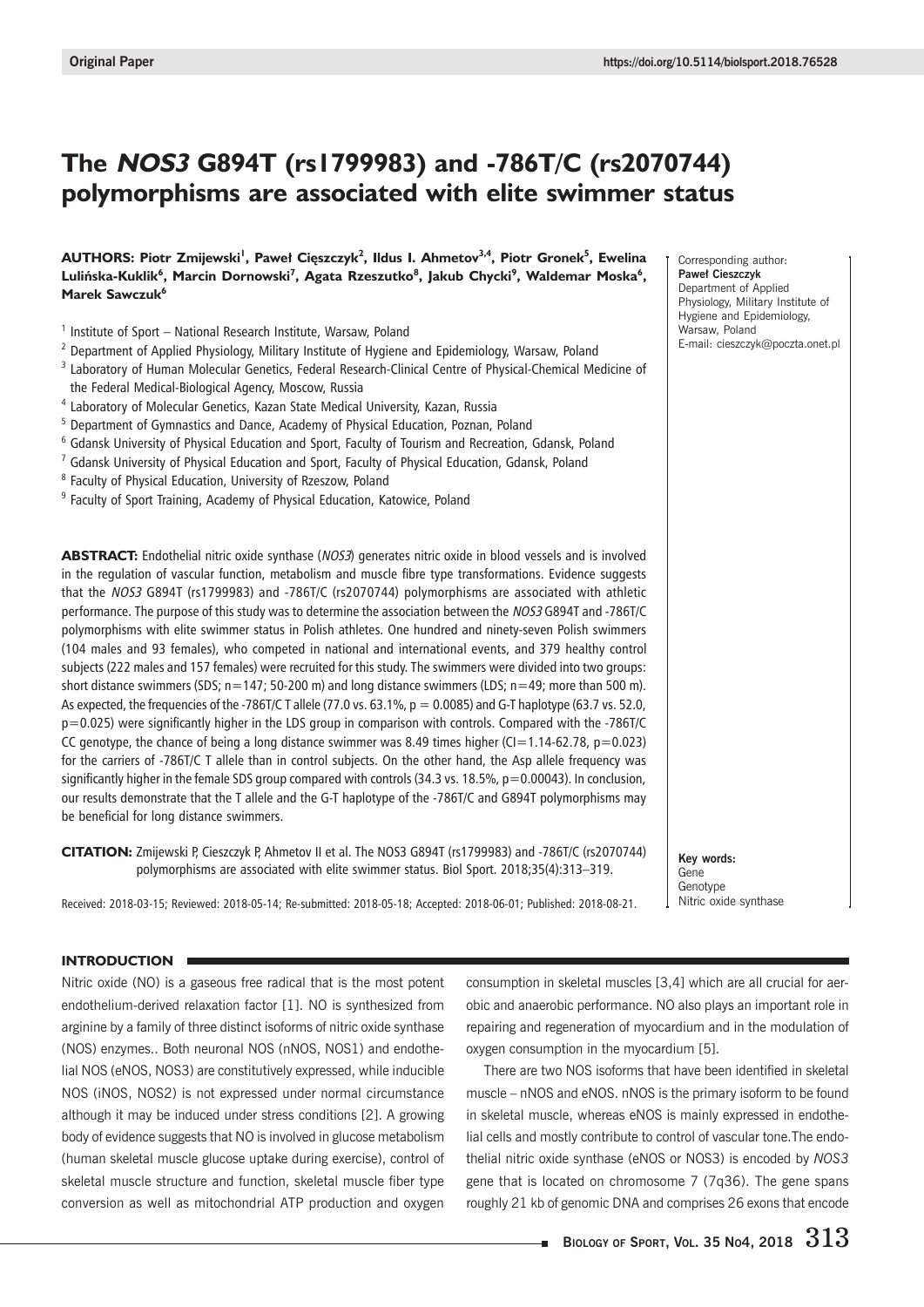a 1203 amino acids protein [6]. The *NOS3* has been extensively screened for polymorphisms and several polymorphic sites have been identified. The most examined and functionally related common variants of the *NOS3* are single nucleotide polymorphisms (SNP): promoter -786T/C (rs2070744), G894T (Glu298Asp or, E298D or rs1799983) in exon 7, as well as the variable number tandem repeats (VNTR, microsatellite (CA)n repeats in intron 13 and 27 bp repeats in intron 4) [2].

Several investigations have shown that *NOS3* polymorphic variants can lead to altered transcription of eNOS and/or processing rates, and in that way interfering with normal enzyme function [7]. On the basis of these facts, the eNOS gene variants have been extensively investigated to determine their relevance in various diseases such as myocardial infarction, hypertension, coronary artery disease, stroke, and evidence supports a major role of these variants in increasing susceptibility to cardiovascular disease [2].

Numerous candidate gene studies that have been performed also indicate that *NOS3* gene -786T/C, G894T and VNTR polymorphisms are associated with several health/fitness, training or exercise response phenotypes, e.g. adaptation of parasympathetic modulation response to exercise training [8], cardiovascular traits such as blood pressure [9] and heart rate responses [10], cardio-biochemical parameters [11], vascular reactivity [12], exercise-induced adaptation to hypoxia [13] and aerobic capacity of athletes [14]. Collectively, these data suggest that *NOS3* and its polymorphisms are logical candidates for association with athlete status and physical performance.

In fact, -786T/C and G894T variants of *NOS3* have been associated with endurance performance, elite endurance athlete [13,15], power athlete [16,17] and soccer player's [18] statuses, as well as with the differentiation of elite power from endurance athletes [19]. More specifically, significant differences in the frequency of the *NOS3* 786T/C T allele (75.4% vs. 65.0%) between enduranceoriented Ukrainian athletes and controls has been found [13]. However, Gómez-Gallego et al. did not find any differences in the frequency of the *NOS3* 786T/C T allele between Spanish world-class endurance athletes and controls [16]. As to the power athlete status, Drozdovska et al. (2012) have found that the frequency of the *NOS3* 786T/C T allele was significantly higher in Ukrainian poweroriented athletes compared to controls [20]. These results were confirmed in two independent studies of Spanish elite power-oriented athletes and non-athletic controls [16] and Italian power-oriented athletes [17].

With respect to the *NOS3* G894T polymorphism and its relation to athletic performance and/or athletes' status, results across various studies have been inconsistent. Saunders et al. reported an excess of the G894T G allele (combined with a *BDKRB2*-9/-9 genotype) in the fastest finishing Caucasian Ironman triathletes when compared with control subjects [15]. However, Wolfarth et al. in the Genathlete study found no difference in allele and genotype frequencies of the G894T polymorphism between elite endurance athletes and controls [21]. Likewise, no differences in allele and genotype frequencies of the G894T were found by Buxens et al. between elite Spanish Caucasian elite endurance and power-oriented athletes [22]. On the other hand, Sessa et al. have shown that the G894T G allele was over-represented in Italian power-oriented athletes compared to controls [17].

Taken together, although inconsistent results exist, previous findings indicate that more common *NOS3* alleles (i.e. -786T/C T with frequency of  $\sim$  56% in European populations and G894T G with frequency of  $\sim$  66% in European populations) may be favorable for both power and endurance performance [23].

There are some behavioral variability and motor performance differences as an effect of practice specialization in swimming between competitive short distance swimming vs. long distance swimmers [24]. However regular swimming modulate oxidant-antioxidant balance via the involvement of the endothelial NO system [25] where vascular adaptive response involved an increase in endothelial nitric oxide is induced by swimming exercises [26]. Previously we suggested that the response to long-term exercise training could be modulated by the *BDKRB2* polymorphism in competitive male swimmers [27]. In this article we hypothesize that the *NOS3* G894T and -786T/C polymorphisms may influence swimming performance in Polish competitive swimmers.

The purpose of this study was to determine the association between the *NOS3* G894T and -786T/C polymorphisms with elite swimmer status in Polish athletes.

### **MATERIALS AND METHODS**

## *Ethics Committee*

The Pomeranian Medical University Ethics Committee, Poland, approved the study and an informed consent form was completed by each participant. The study complied with the guidelines set out in the Declaration of Helsinki.

#### *Participants*

One hundred and ninety-six Polish swimmers (104 males and 93 females;  $20.31 \pm 2.67$  years), who competed in national and international events, were recruited for this study. All participants were Caucasians to minimize the influence of racial genetic skew and to remove any potential population stratification problems. The swimmers were divided into two groups, based on their competitive distance and values of relative contribution of the aerobic or/anaerobic energy systems: long distance swimmers (LDS; *n*=49; 24 males, 25 females), more than 500 m (mainly aerobic events) and short distance swimmers (SDS; *n*=147; 80 males, 67 females), between 50 and 200 m (mainly anaerobic events).

All investigated swimmers had been finalists of the Polish National Championships. Additionally, 7 of them had participated in the Olympic Games and 48 of them had taken part in the World Championships or European Championships. The whole group of swimmers included 8 World Championship medalists, 15 European Championship medalists and 128 Polish Championship medalists.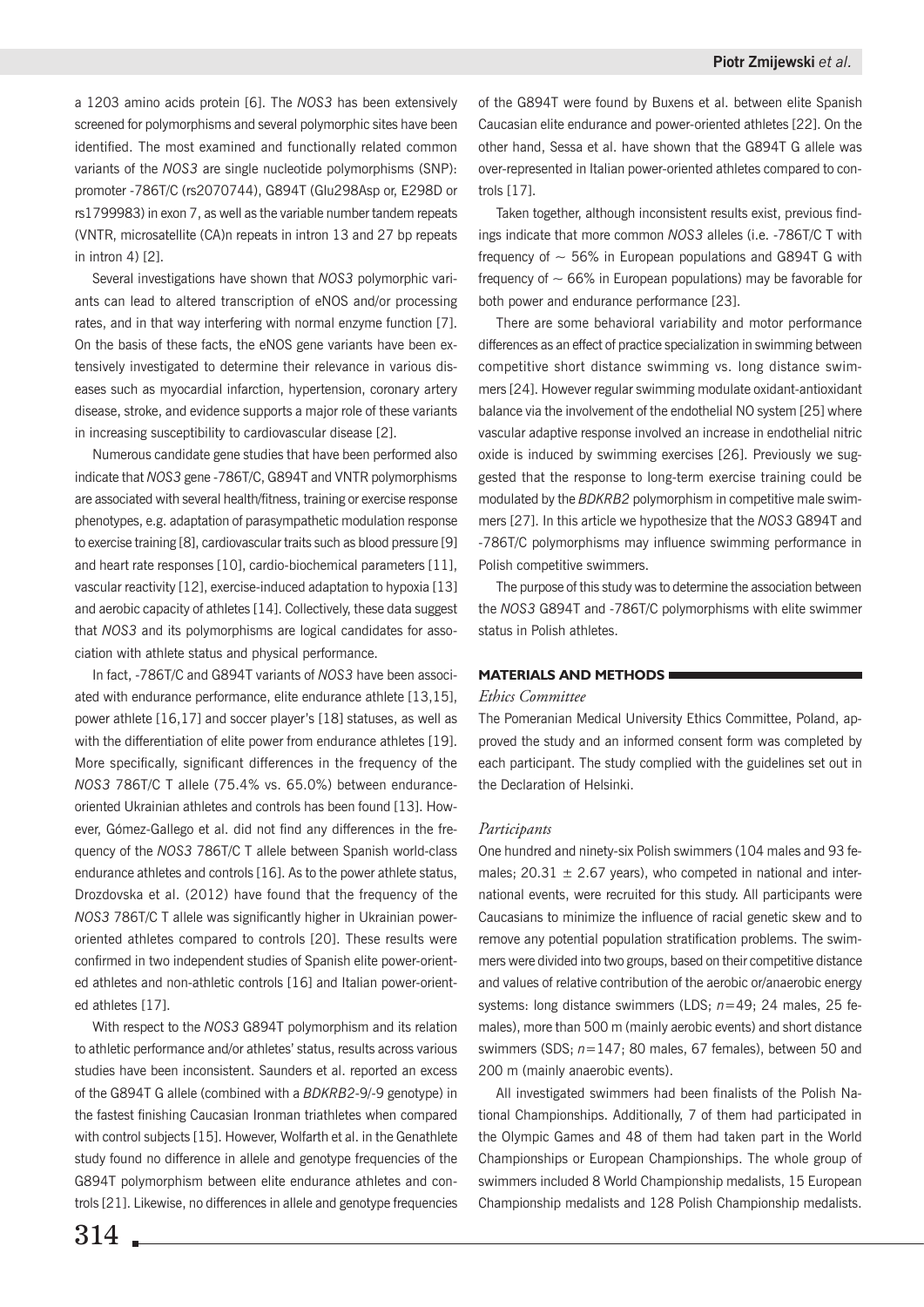|                |     |                          |                      |                         |             |            |              |                    |                         |                               |                  |          | TABLE 1. Frequencies of the NOS3 gene G894T and -786T/C genotypes, alleles and haplotypes in Polish swimmers and controls. |           |                |            |                                                                                                                                                                                                                         |            |          |       |
|----------------|-----|--------------------------|----------------------|-------------------------|-------------|------------|--------------|--------------------|-------------------------|-------------------------------|------------------|----------|----------------------------------------------------------------------------------------------------------------------------|-----------|----------------|------------|-------------------------------------------------------------------------------------------------------------------------------------------------------------------------------------------------------------------------|------------|----------|-------|
|                |     |                          | NOS3 G894T genotypes |                         |             |            | Glu298       |                    |                         | NOS3-786T/C genotypes         |                  |          |                                                                                                                            | T allele, |                |            | NOS3 haplotypes                                                                                                                                                                                                         |            |          |       |
| Group          | Ξ   | (%)<br>ე<br>ე            | (%)<br>5             | (%)<br>Þ                | $\Omega$    | <b>HWE</b> | allele,<br>ৡ | Q                  | (%)<br>ᄇ                | (%)<br>ဥ                      | (%)<br>ပ္ပ       | $\Omega$ | HWE                                                                                                                        | ಸಿ        | ௨              | ٦-G<br>(%) | ں<br>ف<br>(%)                                                                                                                                                                                                           | Γ-C<br>(%) | (%)<br>革 | δą    |
| <b>MALES</b>   |     |                          |                      |                         |             |            |              |                    |                         |                               |                  |          |                                                                                                                            |           |                |            |                                                                                                                                                                                                                         |            |          |       |
| Controls       | 222 | $(50.9)$ $(40.1)$<br>113 | 89                   | (9.0)<br>20             | 1.000 0.744 |            | 71.0         | 1.000              | (41.4)<br>92            | (39.2)<br>87                  | (19.4)<br>43     | 1.000    | $0.011*$                                                                                                                   | 61.0      | 1.000          | 47.4       | 23.6                                                                                                                                                                                                                    | 15.4       | 13.6     | 1.000 |
| SDS            | 80  | (57.5)<br>46             | (33.8)<br>27         | (8.7)                   | 0.575       | 0.376      | 74.4         | 0.469<br>0.408     | (47.5)<br>38            | (36.3)<br>29                  | (16.2)<br>13     | 0.624    | 0.085                                                                                                                      | 65.6      | 0.305          | 59.2       | 0.351 (0.036†) (0.087†) (0.596†) (0.042†)<br>15.2                                                                                                                                                                       | 19.2       | 6.4      | 0.005 |
| <b>SCT</b>     | 24  | (58.3)<br>$\overline{1}$ | (37.5)<br>Θ          | (4.2)                   | 0.649 1.000 |            | 77.1         | 0.467<br>0.371     | (50.0)<br>12            | (45.8)<br>$\overline{11}$     | (4.2)            | 0.181    | 0.636                                                                                                                      | 72.9      | 0.145<br>0.107 | 59.3       | $(0.110†)$ $(0.347†)$ $(0.232†)$ $(0.990†)$<br>17.7                                                                                                                                                                     | 9.3        | 13.6     | 0.453 |
| <b>FEMALES</b> |     |                          |                      |                         |             |            |              |                    |                         |                               |                  |          |                                                                                                                            |           |                |            |                                                                                                                                                                                                                         |            |          |       |
| Controls       | 157 | (66.2)<br>104            | (30.6)<br>48         | (3.2)<br>ιΩ             | 1.000 1.000 |            | 81.5         | 1.000              | (40.1)<br>63            | (51.6)<br>$\overline{\infty}$ | (8.3)<br>13      | 1.000    | 0.077                                                                                                                      | 65.9      | 1.000          | 58.7       | 22.8                                                                                                                                                                                                                    | 11.3       | 7.2      | 1.000 |
| SDS            | 67  | $(44.8)$ $(41.8)$<br>30  | 28                   | (13.4)<br>თ             | 0.001 0.590 |            | 65.7         | 0.00043<br>0.00027 | (37.3)<br>25            | (44.8)<br>30                  | (17.9)<br>12     | 0.109    | 0.613                                                                                                                      | 59.7      | 0.209          | 48.3       | 0.250 (0.025†) (0.198†) (0.001†) (0.062†)<br>17.4                                                                                                                                                                       | 22.9       | 11.4     | 0.005 |
| <b>SCT</b>     | 26  | (65.4)<br>17             | (26.9)<br>L          | (7.7)<br>2              | 0,526       | 0.288      | 78.9         | 0.790<br>0.647     | (61.5)<br>$\frac{1}{6}$ | (38.5)<br>$\overline{C}$      | (0.0)<br>$\circ$ | 0.071    | 0.545                                                                                                                      | 80.8      | 0.049<br>0.033 | 67.6       | $\frac{(0.195\dagger)(0.035\dagger)}{(0.427\dagger)(0.112\dagger)}$ 0.079<br>11.3                                                                                                                                       | 7.9        | 13.2     |       |
| <b>TOTAL</b>   |     |                          |                      |                         |             |            |              |                    |                         |                               |                  |          |                                                                                                                            |           |                |            |                                                                                                                                                                                                                         |            |          |       |
| Controls       | 379 | (57.3)<br>217            | (36.1)<br>137        | (6.6)<br>25             | 1.000 0.582 |            | 75.3         | 1.000              | (40.9)<br>155           | (44.3)<br>168                 | (14.8)<br>56     | 1.000    | 0.377                                                                                                                      | 63.1      | 1.000          | 52.0       | 23.3                                                                                                                                                                                                                    | 13.6       | 11.1     | 1.000 |
| SDS            | 147 | (51.7)<br>76             | (37.4)<br>55         | (10.9)<br>$\frac{6}{1}$ | 0.209       | 0.235      | 70.4         | 0.120<br>0.103     | (42.9)<br>63            | (40.1)<br>59                  | (17.0)<br>25     | 0.647    | 0.111                                                                                                                      | 62.9      | 0.975<br>0.964 | 54.3       | $\frac{(0.811\dagger) (0.032\dagger) (0.015*\dagger) (0.602\dagger)}{0.007}$<br>16.1                                                                                                                                    | 21.0       | 8.6      |       |
| <b>SCT</b>     | 50  | $\overline{\mathrm{31}}$ | (62.0) (32.0)<br>16  | (6.0)<br>S              | 0.815       | 0.680      | 78.0         | 0.645<br>0.559     | (56.0)<br>$\frac{8}{2}$ | (42.0)<br>$\overline{2}1$     | (2.0)            | $0.020*$ | 0.419                                                                                                                      | 77.0      | 0.0061         | 63.7       | $0.0085(0.025t)(0.032t)(0.129t)(0.418t)$ <sup>0.064</sup><br>14.3                                                                                                                                                       | 8.7        | 13.3     |       |
|                |     |                          |                      |                         |             |            |              |                    |                         |                               |                  |          |                                                                                                                            |           |                |            | p values were calculated by $\chi^2$ test and $\chi^2$ test with Yates' correction for comparisons between groups of athletes and control group HWE - $\chi^2$ test for Hardy-Weinberg equilibrium, <sup>8</sup> global |            |          |       |

ċ

score statistic, additive haplotype effect, † versus *Controls*.

score statistic, additive haplotype effect, † versus Controls.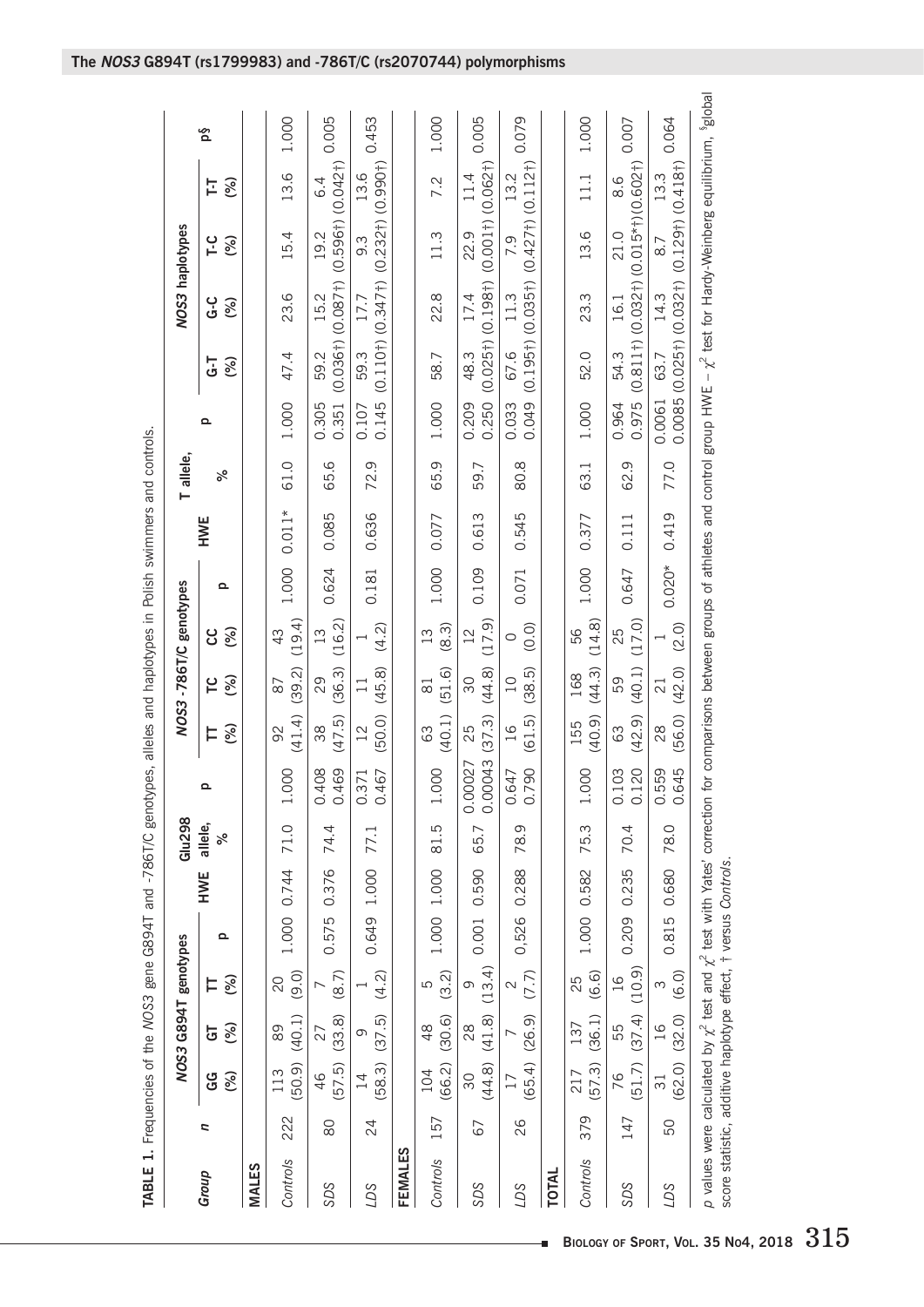A control group of healthy individuals (*n* = 379; 222 males and 157 females;  $22.6 \pm 2.8$  years) was also selected from the Polish population (college students) with no background in swimming.

## *Genetic analyses*

The buccal cells donated by the participants were collected in Resuspension Solution (GenElute Mammalian Genomic DNA Miniprep Kit, Sigma, Germany) using sterile foam-tipped applicators (Puritan, USA). DNA was extracted from the buccal cells using a GenElute Mammalian Genomic DNA Miniprep Kit according to the manufacturer's protocol.

All samples were genotyped using an allelic discrimination assay on a CFX96 Touch™ Real-Time PCR Detection System (Biorad, USA) with TaqMan probes. For discrimination between the *NOS3* G894T (rs1799983) G and T as well as *NOS3* -786T/C **(**rs2070744) T and C alleles, TaqMan Pre-Designed SNP Genotyping Assays were used (Applied Biosystems, USA), including primers and fluorescently labelled (FAM and VIC) MGB probes. The Glu298Asp and rs2070744 T/C genotypes were determined for 197 out of 198 DNA samples of athletes and 379 out of 381 DNA samples of controls. Genotyping error was assessed as 1%, while the call rate (the proportion of samples in which the genotyping provided unambiguous reading) was above 95%.

### *Statistical analysis*

The STATISTICA statistical package (version 8.0, StatSoft Inc., Tulsa, Oklahoma, USA) was used to perform all analyses. The Hardy-Weinberg equilibrium (HWE) for *NOS3* G894T and -786T/C genotypes was assessed separately in swimmers and control subjects with a  $\chi^2$  test. Genotype distributions as well as allele frequencies were determined and  $\chi^2$ tests were used to compare the *NO*S3 G894T and -786T/C alleles and genotypes frequencies between the groups of athletes and control participants. The analysis of the individual effects of these variants was based on three genetic models: general, dominant and recessive. The odds ratio (OR) with 95% confidence intervals were calculated. For haplotype analysis, haplo.stats package for R (http://cran.r-project.org) was used. Global and haplotype-specific tests for associations were conducted using haplo. score function, while haplo.group function was used to estimate haplotype frequencies. Bonferroni's correction for multiple testing was applied, and the alpha level for determining statistical significancewas set at *P*< 0.025.

## **RESULTS**

Genotype distributions of all athletes including LDS group and SDS group as well as sedentary controls met Hardy-Weinberg equilibrium (all  $p > 0.05$ ). The results of the distribution of alleles and genotypes for both the *NOS3* G894T and -786T/C polymorphic sites in Polish athletes compared with the non-athletic controls (all subjects stratified by gender) are presented in Table 1.

The genotype as well as allele distributions of the G894T polymorphic site were not significantly different when long distance swimmers and short distance swimmers were compared to sedentary controls (Table 1). However, a sex-specific analysis indicated significant differences in genotype distribution between female athletes and female controls. The data showed that the genotype distribution and allele frequencies amongst the female SDS ( $n=67$ ): 44.8% GG, 41.8% GT, 13.4% TT, the Asp allele frequency 34.3%, differed significantly from female control subjects ( $n=157$ ): 66.2% GG, 30.6% GT, 3.2% TT, the T allele frequency 18.5%; *p*=0.0013  $(Chi2=13.2, df=2), p=0.00043$  (Chi2=12.4, df=1), for genotype and allele frequencies respectively (Table 1).

There were significant *NOS3* G894T genotype-dependent differences in the likelihood of being classified as a short distance swimmer under general, dominant and recessive models in female SDS group. Assuming general model, relative to female control subjects, carriers of the GG genotype of G894T polymorphism were less likely to be found in the SDS group than TT homozygotes (OR 0.16  $[C]=0.05-0.514$ ],  $p=0.0021$ ). On the anther hand, the chance of being a female short distance swimmer was 6.24 times higher  $(CI=1.94-20.03, p=0.0021)$  for the TT than in a female control. These results indicate that the T allele of the G894T may be beneficial for short distance swimmers compared to control subjects.

In reference to the second SNP analyzed in the presented study, a  $\chi^2$  test revealed that the genotype as well as allele frequencies of the -786T/C polymorphic site were significantly different when long distance swimmers group (n=50): 56.0% TT, 42.0% TC, 2% CC, the T allele frequency 77.0%, was compared to sedentary controls (n=379): 40.9% TT, 44.3% TC, 14.8% CC, the T allele frequency 63.1%;  $p=0.019$  ( $\chi^2=7.8$ , df=2),  $p=0.0085$  ( $\chi^2=6.9$ , df=1), for genotype and allele frequencies respectively (Table 1). Further analyzes showed that the frequency of the T allele of the -786T/C SNP was higher, however not statistically significant, in the female LDS group than in the female controls (80.8% vs. 65.9%); *p*=0.049  $(x^2=3.7, df=1, Table 1)$ . The athletes from LDS group were more likely than controls to possess TT genotype (TT genotype compared to the CC [OR 10.11,  $Cl = 1.34-76.10$ ],  $p=0.026$ ; TT compared to both TC and CC genotypes [OR 1.84, CI=1.01–3.33], p=0.047, both p values statistically not significant). It was also observed that the T allele carriers (TT+TC) were over-represented in LDS swimmers group. Specifically, when compared with the CC genotype, the chance of being a long distance swimmer was 8.49 times higher ( $Cl = 1.14-62.78$ ,  $p=0.023$ ) for the carriers of T allele than in control subjects. Further data analyzes showed that the allele frequency amongst the female LDS (n=26), the T allele frequency 19.2%, differed from female control subjects ( $n=157$ ), the T allele frequency  $34.1\%$ ;  $p=0.049$  (Chi2=3.9, df=1), (Table 1). There was also *NOS3* -786T/C genotype-dependent differences, however not statistically significant, in the likelihood of being classified as a long distance swimmer under dominant mode in female LDS group. It was observed that the chance of being a long distance swimmer was 2.39 times higher ( $Cl = 1.02-5.60$ ,  $p=0.045$ ) for the holders of TT genotype than in a female control subjects. Presented results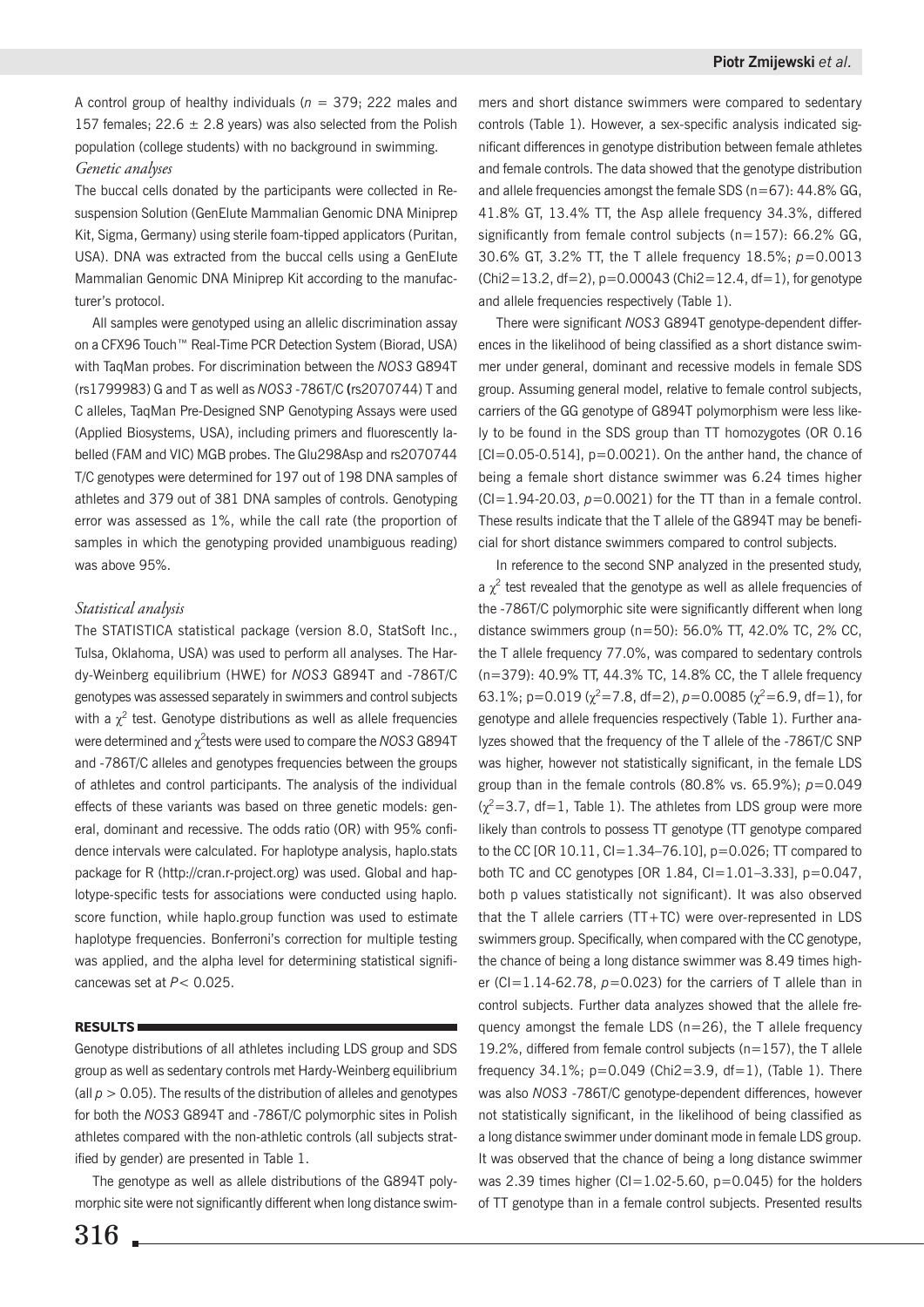demonstrate that the T allele of the -786T/C may be beneficial for long distance swimmers compared to control subjects.

The haplotype analysis revealed that in presented study four haplotypes (G-T, G-C, T-C and T-T) occur in both the athletes and sedentary controls (Table 1). The linkage disequilibrium between analysed loci was D'=0.287 and D'=0.474 for control subjects and all athletes, respectively. A statistically significant difference was observed in the frequency of the all four haplotypes between SDS (both men and women) and control ( $p=0.007$ ), with excess of the T-C haplotype observed in the SDS subgroup compared with the controls (21.0% vs. 13.6%, p=0.015). A sex-specific analysis indicated, that haplotype frequencies amongst the female SDS differed significantly from female control subjects ( $p=0.005$ ), and T-C haplotype was overrepresented in the female SDS compared to the female controls  $(22.9\% \text{ vs. } 11.3\%, \text{ p}=0.001)$ . We also identified that the G-T haplotype was over-represented in the LDS group compared with controls (63.7 vs. 52.0, *p*=0.025).

### **DISCUSSION**

Previously we observed a significant over-representation of the GG genotype and the G allele of the G894T polymorphic site irrespective of athletes' status, i.e. type and intensity of exercise performed (power-oriented, endurance-oriented, or "mixed") [28]. Comparison of sedentary control subject and whole athlete cohort led us to the conclusion that G894T polymorphism may be associated with overall physical fitness and physical ability, no matter what type of sports activity the athletes are involved in [28]. Additionally, we observed a tendency towards an increase in both the GG genotype and the G allele frequency in relation to a smaller aerobic component of physical ability. We interpret it that the G allele promotes power-oriented sport events.

In this paper the G894T genotype was determined for 197 simmers and 379 control individuals. HWE tested for genotype distributions of LDL and SDL athletes for both the *NOS3* G894T polymorphic site in Polish athletes compared with the non-athletic controls allow to state there is no divergence from the expected values (in all  $p > 0.05$ .) One could expect this as the Poland become still highly genetically constant and migration as well as transnational marriage is still seldom also among athletes.

In this study we observed that the G894T G allele is disadvantageous in female SDS swimmers since the chance of being a female short distance swimmer was 6.24 times higher for the TT than in a female control. Additionally, GG homozygotes were significantly under-represented in female SDS swimmers group.

Previous studies delivered inconsistent results on the association between the G894T *NOS3* polymorphism and athletic performance. Until today some research group do not confirm such dependencies. Among them, the Genathlete study did not find any differences in allele and genotype frequencies of the G894T between elite endurance athletes and controls [21]. Also when we examined elite Polish rowers we found no evidence of association between the G894T and endurance performance [29]. Likewise, no differences in allele and genotype frequencies of the G894T were found between elite Spanish Caucasian elite endurance and power-oriented athletes [22]. The missense type G894T polymorphism within exon 7 *NOS3* gene is one of the most analyzed polymorphism within this gene among several others like, microsatellite (CA)n repeats in intron 13, and 27-bp repeats in intron 4 (4B/4A) variations [30].

The promising expectations are based on facts that *NOS3* G894T is associated with the BP [9], HR, and stroke volume responses to submaximal and maximal aerobic exercise [10], the no exercising muscle vasodilation response to isometric handgrip exercise [12], and parasympathetic modulation response to submaximal aerobic exercise [8].

Physical training causes changes of arterial tension and increasing the cross section area of the medium and small arteries [31]. In large vessels a vascular resistance to blood flow is small. In the aorta, adaptive changes associated with training are less visible than in the smaller arterioles located in skeletal muscle [32]. Physical training causes an increase in blood flow in the vessel and a consequent increase shear stress, causing deformation of the mechanosensitive channel of endothelial cells [33]. Following separation cascade is initiated a series of compounds that affect the size of the local movement. Nitric oxide is one of the most important factors dishes diastolic produced by the endothelium [34]. Adjusting the flow of blood by increasing the production of NO increases the speed of transport endothelium, and thus supply the necessary ingredients myocytes [35]. Remodeling of the arteries in athletes, is also largely related with increased release of NO by the endothelium [36].

For the -786T/C polymorphic site genotypes and allele frequencies were significantly different when long distance swimmers vs. short distance swimmers where compared. Frequency of the T allele of the -786T/C SNP and TT genotype was over-represented in the female LDS group. It means that the T allele of the -786T/C may be beneficial for long distance swimmers compared to control subjects since chance of being a long distance swimmer was 2.39 times higher for the TT genotype than in a female control subjects. In the opposite, T-C haplotype was overrepresented in the female SDS compared to the female controls. Interesting conclusions may be brought in studies by Gomez-Gallego et al., who found a significant association between an intronic polymorphism -786T/C, and elite performance in strength/ power sports [16]. Expression of eNOS is subject to fluctuations in response to growth factors, hormones, cytokines released during exercise [37]. Depending on the intensity and applied volume of physical exercise, they are induced in a vessel different pattern of shear forces and transient hypoxia [36].

It was shown that shear forces vary depending on whether the physical effort is of the aerobic or anaerobic, and which ultimately results in specific changes among the endothelial function [34]. Adaptive changes in endothelial function associated with athletic training are dependent on the activity of endothelial nitric oxide synthase [33] and environmental redox prevailing in the vessel. The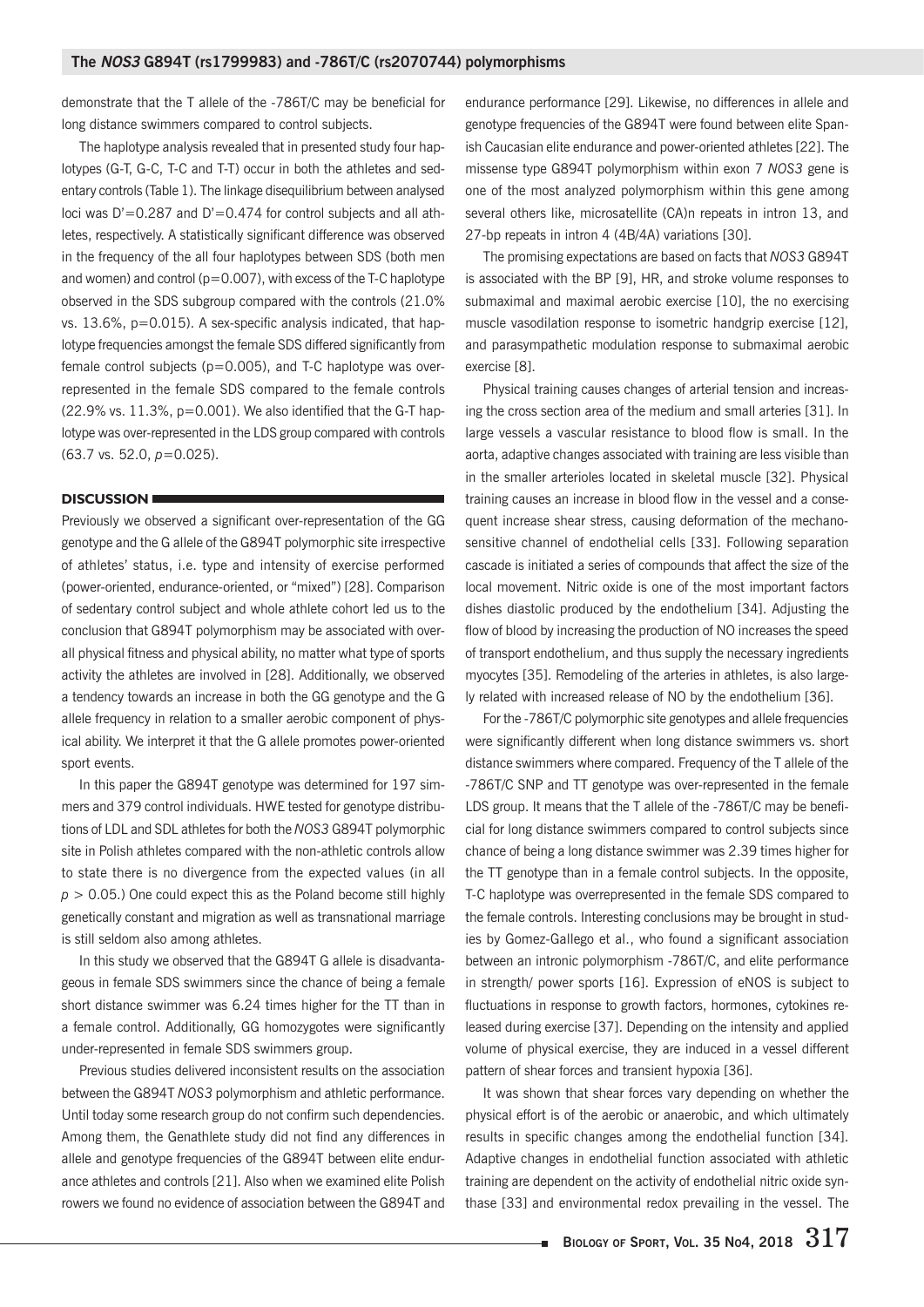level of oxidative damage to cells, production of free radicals or the efficiency of the antioxidant system [34].

Increased blood flow in a blood vessel associated with physical training exercises while induced increase in the level of mRNA and protein expression, and therefore an increase in eNOS activity and production of nitric oxide [38]. Increase in eNOS activity also occurs after the training [39], but is independent of intracellular  $Ca^{2+}$  and triggered by some phosphorylation of the enzyme molecule.

It can therefore be assumed that the increased trend to reduce the activity of eNOS was associated with decreased antioxidant capacity of blood plasma [40] pointed out that the very intense, longlasting training can cause adverse changes in endothelial function correlated with lower levels of antioxidant system and the increase in oxidative stress.

## **CONCLUSION**

In conclusion, although our study is restricted to two SNPs and the statistical power suffers from low sample size, it offers suggestion that the Glu allele of the *NOS3* G894T polymorphic site is disadvantageous in female SDS swimmers and the T allele of the -786T/C polymorphism may be beneficial for long distance swimmers.

## **REFERENCES**

- 1. Félétou M. The Endothelium, Part I: Multiple Functions of the Endothelial Cells – Focus on Endothelium-Derived Vasoactive Mediators. Colloq Ser Integr Syst Physiol From Mol to Funct. 2011;3(4):1–306.
- 2. Vecoli C. Endothelial Nitric Oxide Synthase Gene Polymorphisms in Cardiovascular Disease. Vitamins and hormones. 2014. p. 387–406.
- 3. Gao Y. The multiple actions of NO. Pflugers Arch. 2010;459(6):829–39.
- 4. Martins KJB, St-Louis M, Murdoch GK, MacLean IM, McDonald P, Dixon WT, Putman CT, Michel RN. Nitric oxide synthase inhibition prevents activityinduced calcineurin-NFATc1 signalling and fast-to-slow skeletal muscle fibre type conversions. J Physiol. 2012; 590(6):1427–42.
- 5. Loke KE, Laycock SK, Mital S, Wolin MS, Bernstein R, Oz M, Addonizio L, Kaley G, Hintze TH. Nitric oxide modulates mitochondrial respiration in failing human heart. Circulation. 1999;100(12):1291–7.
- 6. Marsden PA, Heng HH, Scherer SW, Stewart RJ, Hall A V, Shi XM, Tsui LC, Schappert KT. Structure and chromosomal localization of the human constitutive endothelial nitric oxide synthase gene. J Biol Chem. 1993; 268(23):17478–88.
- 7. Nakayama M, Yasue H, Yoshimura M, Shimasaki Y, Kugiyama K, Ogawa H, Motoyama T, Saito Y, Ogawa Y, Miyamoto Y, Nakao K. T-786-->C mutation in the 5'-flanking region of the endothelial nitric oxide synthase gene is associated with coronary spasm. Circulation. 1999;99(22):2864–70.
- 8. Silva BM, Neves FJ, Negrão M V, Alves CR, Dias RG, Alves GB, Pereira AC, Rondon MU, Krieger JE, Negrão CE, DA Nóbrega ACL. Endothelial nitric oxide synthase polymorphisms and adaptation of parasympathetic modulation to exercise training. Med Sci Sports Exerc. 2011; 43(9):1611–8.
- 9. Rankinen T, Rice T, Pérusse L, Chagnon YC, Gagnon J, Leon AS, Skinner JS, Wilmore JH, Rao DC, Bouchard C. NOS3 Glu298Asp genotype and blood pressure response to endurance training: the HERITAGE family study. Hypertens (Dallas, Tex 1979). 2000;36(5):885–9.
- 10. Hand BD, McCole SD, Brown MD, Park JJ, Ferrell RE, Huberty A, Douglass LW, Hagberg JM. NOS3 gene polymorphisms and exercise hemodynamics in postmenopausal women. Int J Sports Med. 2006; 27(12):951–8.
- 11. Rezende TM, Sponton CHG, Malagrino PA, Bezerra MAC, Penteado CFF, Zanesco A. Effect of exercise training on the cardiovascular and biochemical parameters in women with eNOS gene polymorphism. Arch Physiol Biochem. 2011; 117(5):265–9.
- 12. Dias RG, Alves M-JNN, Pereira AC, Rondon MUPB, Dos Santos MR, Krieger JE, Krieger MH, Negrão CE. Glu298Asp eNOS gene polymorphism causes attenuation in nonexercising muscle vasodilatation. Physiol Genomics. 2009;37(2):99–107.
- 13. Drozdovska S, Dosenko V, Ilyin V, Filippov M, Kuzmina L. Allelic Polymorphism of Endothelial No-Synthase (eNOS) Association with Exercise-Induced Hypoxia Adaptation. Balt J Heal Phys Act. 2009;1(1):13–9.
- 14. Ahmetov II, Khakimullina AM, Popov D V., Missina SS, Vinogradova OL, Rogozkin VA. Polymorphism of the vascular endothelial growth factor gene (VEGF) and aerobic performance in athletes. Hum Physiol. 2008;34(4):477–81.
- 15. Saunders CJ, Xenophontos SL, Cariolou M a, Anastassiades LC, Noakes TD, Collins M. The bradykinin beta 2 receptor (BDKRB2) and endothelial nitric oxide synthase 3 (NOS3) genes and endurance performance during Ironman Triathlons.

Hum Mol Genet. 2006;15(6):979–87.

- 16. Gómez-Gallego F, Ruiz JR, Buxens A, Artieda M, Arteta D, Santiago C, Rodríguez-Romo G, Lao JI, Lucia A. The -786 T/C polymorphism of the NOS3 gene is associated with elite performance in power sports. Eur J Appl Physiol. 2009;107(5):565–9.
- 17. Sessa F, Chetta M, Petito A, Franzetti M, Bafunno V, Pisanelli D, Sarno M, Iuso S, Margaglione M. Gene polymorphisms and sport attitude in Italian athletes. Genet Test Mol Biomarkers. 2011; 15(4):285–90.
- 18. Eynon N, Ruiz JR, Yvert T, Santiago C, Gómez-Gallego F, Lucia A, Birk R. The C allele in NOS3 -786 T/C polymorphism is associated with elite soccer player's status. Int J Sports Med. 2012;33(7):521–4.
- 19. Gomez-Gallego F, Ruiz JR, Buxens A, Altmae S, Artieda M, Santiago C, Gonzalez-Freire M, Verde Z, Arteta D, Martinez A, Tejedor D, Lao JI, Arenas J, Lucia A. Are elite endurance athletes genetically predisposed to lower disease risk? Physiol Genomics. 2010; 41(1):82–90.
- 20. Drozdovska SB, Dosenko VE, Ahmetov II, Ilyin VN. The association of gene polymorphisms with athlete status in ukrainians. Biol Sport. 2013; 30(3):163–7.
- 21. Wolfarth B, Rankinen T, Mühlbauer S, Ducke M, Rauramaa R, Boulay MR, Pérusse L, Bouchard C. Endothelial nitric oxide synthase gene polymorphism and elite endurance athlete status: the Genathlete study. Scand J Med Sci Sports. 2008; 18(4):485–90.
- 22. Buxens A, Ruiz JR, Arteta D, Artieda M, Santiago C, González-Freire M, Martínez A, Tejedor D, Lao JI, Gómez-Gallego F, Lucia A. Can we predict top-level sports performance in power vs endurance events? A genetic approach. Scand J Med Sci Sports. 2011;21(4):570–9.
- 23. Ahmetov II, Fedotovskaya ON. Current